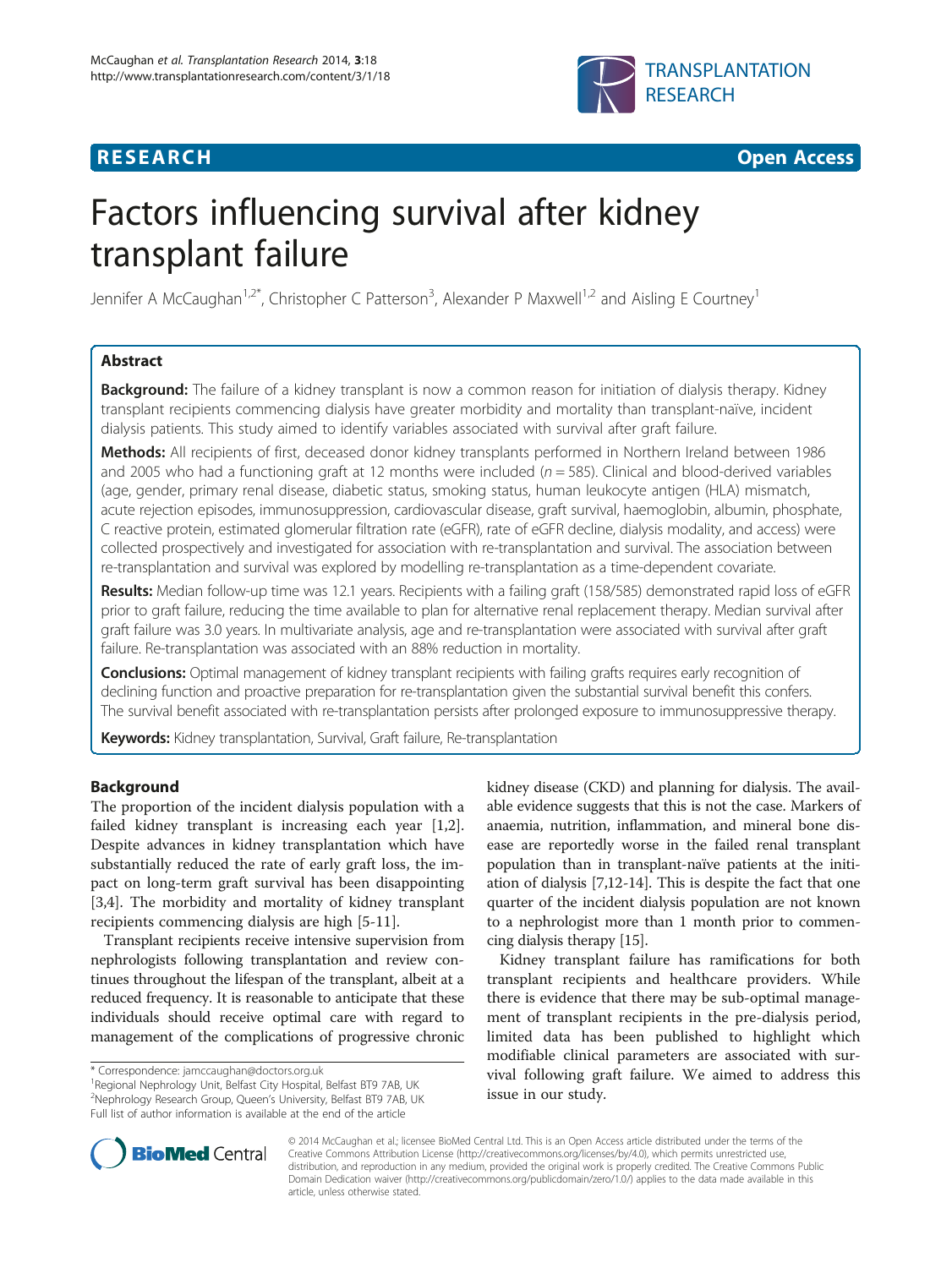# Patients and methods

# Patient cohort

All recipients of first, deceased donor transplants undertaken between 1986 and 2005 in Northern Ireland who had self-supporting graft function at 12 months were included. Recipients with graft failure within the first year were excluded as they defaulted to their pre-transplant dialysis modality without a prodromal period during which CKD complications could be managed and preparations made for alternative renal replacement therapy (RRT). Individuals whose grafts failed during follow-up at another centre or who returned to dialysis following urgent graft nephrectomy were also excluded. Recipients were followed up until death or August 1, 2012.

# Transplant data

Clinical data for all recipients and donors is prospectively collected; recorded variables include age, gender, primary renal disease, diabetic status, smoking status, human leukocyte antigen (HLA) mismatch, immunosuppression, acute rejection episodes, cardiovascular disease, graft survival, mode of RRT at graft failure, recipient survival, and cause of death. Primary renal disease is grouped into six categories: glomerulonephritis, chronic pyelonephritis/tubulointerstitial disease, autosomal dominant polycystic kidney disease, diabetic nephropathy, other specified etiologies, and CKD not defined. The diagnosis of cardiovascular disease necessitates physician documentation and objective evidence; for example, a diagnosis of "myocardial infarction" would require clinical documentation with a corresponding electrocardiogram, elevation in cardiac enzymes, or record of confirmatory angiography.

# Graft failure data

Graft failure was defined as the commencement of an alternative mode of RRT. Clinical and blood-derived parameters from the date of graft failure were obtained from a combination of patient records, the laboratory results system, and the regional renal database (a prospective clinical database maintained by nephrologists).

Clinical information was collected on dialysis modality and type of access for dialysis: temporary catheter, tunnelled catheter, polytetrafluoroethylene (PTFE) graft, arteriovenous fistula (AVF), or peritoneal dialysis catheter.

Estimated glomerular filtration rate (eGFR) at the initiation of dialysis therapy was calculated using the fourvariable MDRD equation [\[16](#page-6-0)]. The rate of decline in eGFR prior to graft failure was calculated by least squares linear regression using a minimum of six values obtained at four monthly intervals.

Serum haemoglobin, phosphate, albumin, and C reactive protein concentrations were recorded within 1 month of graft failure.

#### Statistical analysis

In the analysis of graft survival, the factors included in Cox regression analysis were recipient age, primary renal disease, donor age, era of transplantation, HLA mismatch, biopsy-proven acute rejection within 6 months, and type of maintenance immunosuppression.

In the analysis of patient survival, re-transplantation was included as a time-dependent covariate in a Cox's proportional hazards model. In this model, patients contribute follow-up to the "no re-transplantation" group prior to re-transplantation and then switch to the "retransplantation" group once a second transplant has occurred. If there is subsequent failure of the re-transplant, follow up continues in the latter group. This model reduces the statistical bias which occurs in a standard Cox's proportional hazard model. For pre-emptive retransplants, the time to re-transplantation was recorded as 0. Factors included in multivariate analysis were recipient age, gender, primary renal disease, diabetes mellitus, cardiovascular disease, smoking status, anaemia, hyperphosphatemia, and mode of RRT.

Time to re-transplantation was also analysed using the Cox's proportional hazards model with death considered as a competing risk. This method is used when followup for the outcome of interest (re-transplantation) is no longer possible because of the occurrence of a competing event (death) [\[17](#page-6-0)].

SPSS version 20 (SPSS Inc., Chicago, IL) was used for univariate analyses. Stata release 11 (StataCorp, College Station, TX) was used for time-dependent covariate and competing-risks survival time analyses.

# Ethics statement

Ethical approval for this study was granted by the Regional Ethics Committee (12/NI/0178).

# Results

# Patient demographics

There were 707 first, deceased donor kidney transplants performed between 1986 and 2005. Twelve months after transplantation, 585 recipients had functioning grafts; the demographics of this population are reported in Table [1.](#page-2-0) Prednisolone and azathioprine was the routine dual immunosuppressive therapy in this centre until 1989 when calcineurin inhibitors (CNI) were introduced; CNI-free maintenance regimens were employed in 25% of the recipients. No induction therapy was used during the study period. The median follow-up time was 12.1 years (range 1–26 years).

# Graft failure

There were 162 cases of death-censored graft failure; the median graft survival was 10.4 years (range 1–26 years). Transplant biopsies were performed on 99 recipients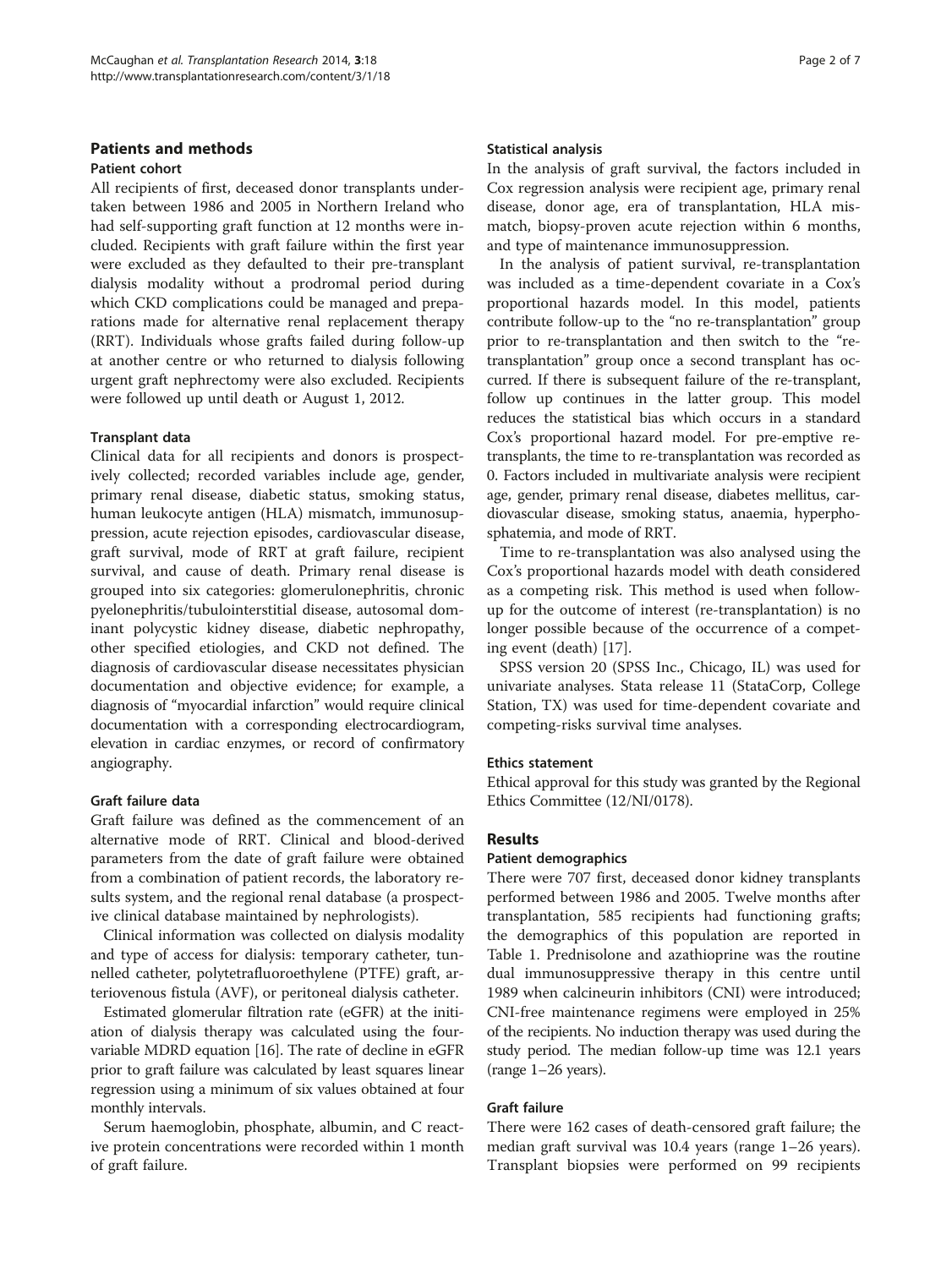<span id="page-2-0"></span>Table 1 Demographics of 585 recipients in the study population

| Variable                                          | n           |
|---------------------------------------------------|-------------|
| Recipient variables                               |             |
| Age, mean (SD), years                             | 41 (16.5)   |
| Male gender                                       | 372 (64%)   |
| Primary renal disease                             |             |
| Glomerulonephritis                                | 121 (21%)   |
| Chronic pyelonephritis/tubulointerstitial disease | 119 (20%)   |
| Autosomal dominant polycystic kidney disease      | 88 (15%)    |
| Chronic kidney disease-not specified              | 77 (13%)    |
| Diabetic nephropathy                              | 53 (9%)     |
| Other specified etiologies                        | 127 (22%)   |
| Donor variables                                   |             |
| Age, mean (SD), years                             | 36(16.5)    |
| Male gender                                       | 343 (59%)   |
| Transplant variables                              |             |
| Decade of transplantation                         |             |
| 1986-1995                                         | 303 (52%)   |
| 1996-2005                                         | 282 (48%)   |
| HLA mismatch, mean (SD), no. of antigens          | 2.2(1.1)    |
| Ischaemic time, mean (SD), minutes                | 1,426 (442) |
| Acute rejection <sup>a</sup>                      | 108 (19%)   |
| CNI-based immunosuppression                       | 461 (79%)   |
|                                                   |             |

<sup>a</sup>Biopsy-proven acute rejection within 6 months.

with subsequent death-censored graft failure; 10% had late acute rejection, 3% had chronic immunological injury, 23% had interstitial fibrosis/tubular atrophy attributed to CNI toxicity, 22% had recurrence of their primary renal disease, 31% had another histological diagnosis, and 11% were non-diagnostic. Two individuals with graft failure which occurred during follow-up in another centre were not included in further analyses. A further two individuals were excluded because they required urgent graft nephrectomy, one for renal cell carcinoma and the other for refractory malignant hypertension, while maintaining self-supporting graft function (Figure [1](#page-3-0)). The median follow-up time after graft failure was 4.8 years (range 0–21.8 years).

In multivariate analysis, acute rejection (HR 2.2,  $p <$ 0.001), donor age (HR 1.2 (per decade),  $p = 0.001$ ), and calcineurin inhibitor-based immunosuppression (HR 2.2,  $p = 0.003$ ) were strongly associated with graft failure.

# Renal replacement therapy Estimated GFR

The eGFR at commencement of alternative RRT was recorded for 143/158 (91%) individuals. The mean eGFR was 9.8 mL/min/1.73 m<sup>2</sup> (SD 3.9 mL/min/1.73 m<sup>2</sup>). The

mean annual loss of eGFR prior to graft failure was 7.9 mL/min/1.73 m<sup>2</sup> (95% CI 7.0–8.8 mL/min/1.73 m<sup>2</sup>).

# Dialysis: modality and access

Following graft failure, 154 recipients returned to dialysis therapy and four had pre-emptive transplants. The majority of patients (70%) commenced haemodialysis (Table [2\)](#page-4-0); dialysis modality was unrecorded for nine recipients who died prior to 1997. The haemodialysis cohort was older than the peritoneal dialysis group (45.6 vs 35.8 years,  $p = 0.002$ ), but the prevalence of diabetes mellitus (7% vs 3%,  $p = 0.47$ ) and cardiovascular disease (44% vs 33%,  $p = 0.32$ ) was comparable between the modalities. Almost half of all recipients who started haemodialysis did so with a temporary catheter. All 31 (34%) recipients with a functioning AVF had had this formed prior to transplantation. The annual loss of eGFR prior to graft failure did not differ between recipients who recommenced dialysis via a temporary catheter and those with alternative access ( $p = 0.61$ ).

#### Haematological and biochemical parameters

Serum haemoglobin, phosphate and albumin concentrations, and the percentage of individuals attaining K/ DOQI targets for CKD5 are shown in Table [3](#page-4-0). There were just over a quarter of recipients with haemoglobin, and a fifth with a serum phosphate concentration, in the desired range.

#### Immunosuppression

Immunosuppression was reduced within 12 months following graft failure in 89% of the recipients; 18% were completely weaned from immunosuppressive drugs. Reduction in immunosuppression was not associated with re-transplantation ( $p = 0.7$ ). Graft nephrectomy is not routinely practised but was undertaken in two recipients in the context of refractory acute rejection; one individual had immunosuppression stopped immediately following nephrectomy, while the other was maintained on low dose prednisolone. These individuals are highly sensitised and both have wait-listing times for retransplantation exceeding 84 months.

## Re-transplantation

There were 56 (35%) patients re-transplanted within the follow-up period; 16 were living donor transplants. The median time to re-transplantation was 27 months (range 0–164 months).

In a univariate competing risks model, older age (HR 0.7 (per decade),  $p < 0.001$ ), cardiovascular disease (HR 0.5,  $p = 0.01$ ), diabetes mellitus (HR 0.4,  $p = 0.03$ ), and commencing dialysis with a temporary catheter (HR 0.5,  $p = 0.03$ ) were associated with reduced likelihood of retransplantation. There was no significant association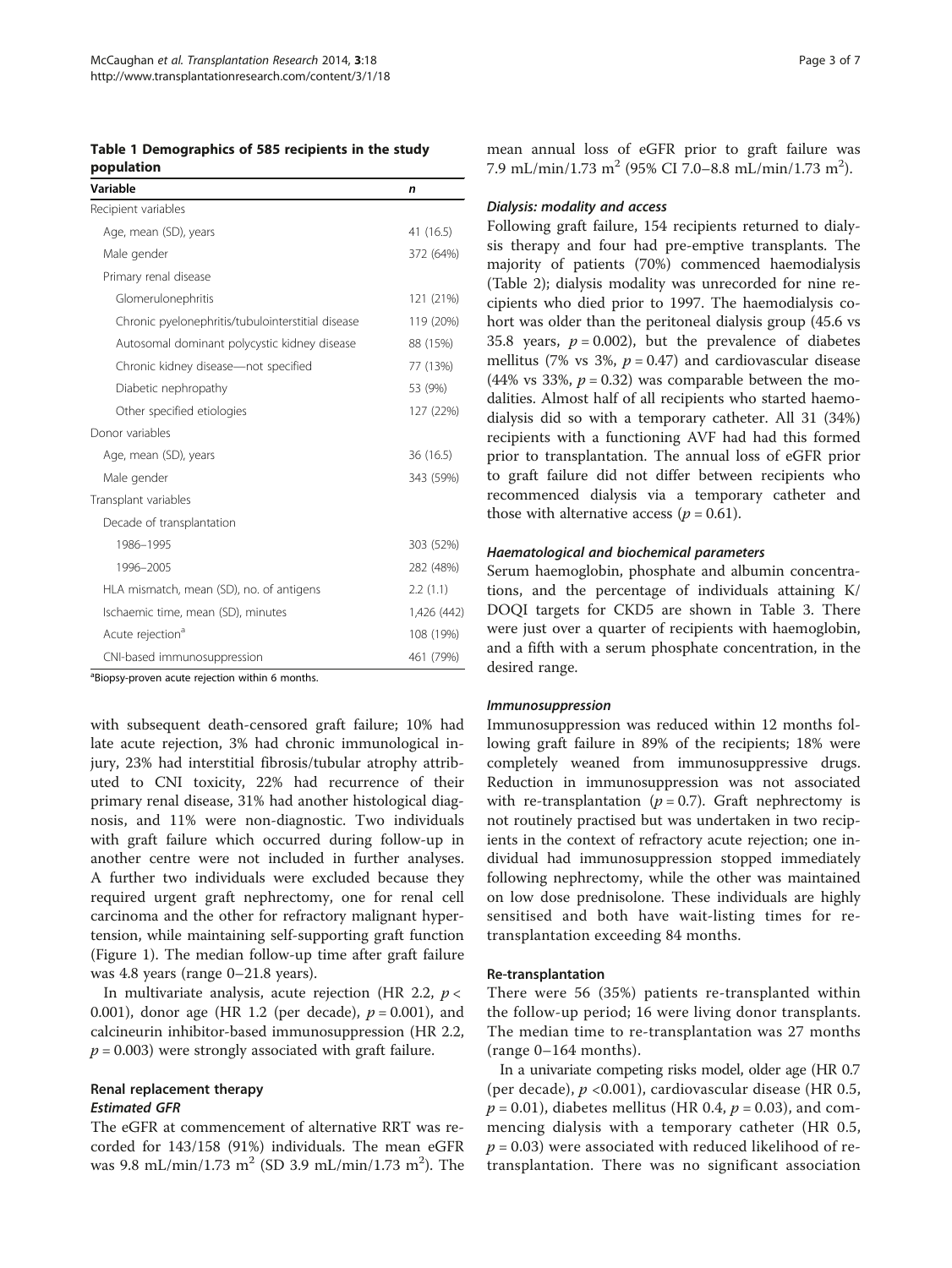<span id="page-3-0"></span>

between HLA mismatch at first transplant (HR 0.9,  $p =$ 0.11), eGFR at graft failure (HR 0.9,  $p = 0.20$ ), rate of eGFR decline (HR 1.0,  $p = 0.32$ ), commencing peritoneal dialysis (HR 1.5,  $p = 0.20$ ), serum haemoglobin (HR 1.0,  $p = 0.98$ ), serum phosphate (HR 0.8,  $p = 0.46$ ), or serum albumin (HR 1.0,  $p = 0.70$ ). In a Cox regression model, only age (HR 0.71, CI 0.55–0.91) remained associated with re-transplantation; the median age at

graft failure in recipients who were re-transplanted was 35 years compared to 52 years in those who did not receive a second graft.

# Recipient survival

There were 65 (41%) deaths within the follow-up period; the median survival time for these recipients after graft failure was 3.0 years and the median age at death was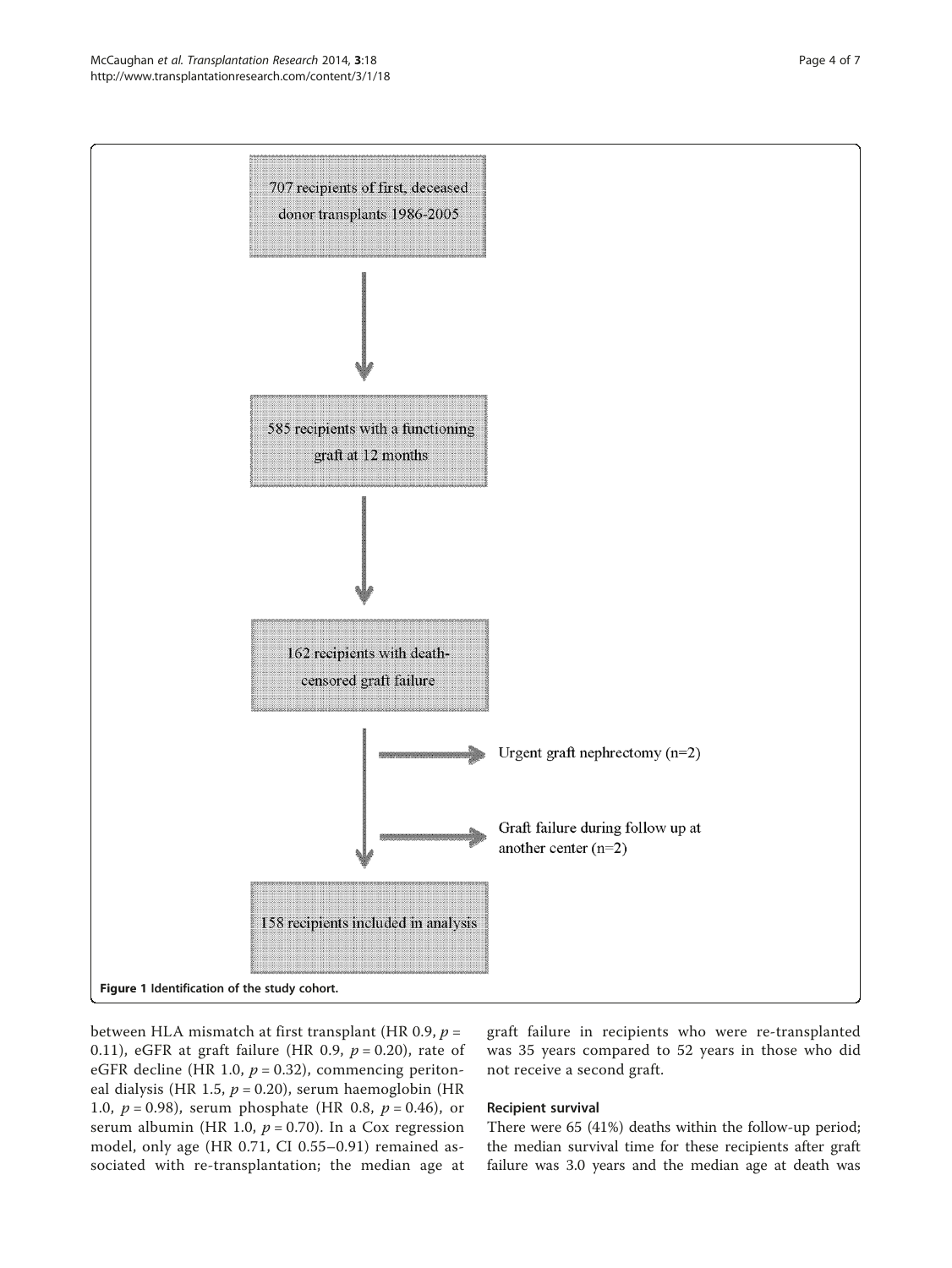<span id="page-4-0"></span>Table 2 Renal replacement therapy and access modality at graft failure

| Mode of RRT         | Access type                  | n   | Percentage |
|---------------------|------------------------------|-----|------------|
| Haemodialysis       |                              | 111 | 70         |
|                     | Temporary catheter           | 48  |            |
|                     | Arteriovenous fistula        | 31  |            |
|                     | Tunnelled catheter           | 28  |            |
|                     | PTFE graft                   |     |            |
|                     | Unknown                      | 3   |            |
| Peritoneal dialysis | Peritoneal dialysis catheter | 34  | 22         |
| Transplant          | Not applicable               | 4   | 3          |
| Unknown             |                              | 9   | 6          |

62 years. The cause of death was unknown for four individuals;  $46\%$  ( $n = 28$ ) of the remaining deaths were attributable to cardiovascular disease,  $18\%$   $(n = 11)$  to infection, 15% ( $n = 9$ ) to malignancy, and the remaining 21% to miscellaneous causes including renal failure ( $n =$ 5), sudden cardiac arrest ( $n = 3$ ), venous thromboembolism  $(n = 3)$ , respiratory failure secondary to chronic pulmonary disease  $(n = 1)$ , and haemorrhage  $(n = 1)$ . For comparison, the causes of death for recipients with functioning grafts were analysed: 29% were attributable to cardiovascular disease, 22% to malignancy, and 21% to infection. In univariate analysis, diabetes mellitus, cardiovascular disease, higher eGFR, and commencing haemodialysis were associated with mortality; these associations were lost after adjustment for confounders. Ascertainment of targets for serum haemoglobin and phosphate at graft failure was not associated with survival. Multivariate analysis demonstrated that recipient age and re-transplantation were strongly associated with survival (Table [4](#page-5-0)).

# **Discussion**

Kidney transplantation is transformational for the recipient and cost effective for the healthcare provider [\[18,19](#page-6-0)]. There has been notable progress over the past two decades with 1-year death-censored graft survival improving from 85% to 96% [[3\]](#page-6-0). Despite this, a solitary kidney transplant is unlikely to meet the lifelong needs of many recipients, and the number of individuals awaiting retransplantation has doubled since 1990. This group

currently comprise over 15% of the transplant waiting list [[20,21\]](#page-6-0).

Kidney transplant recipients returning to dialysis have significantly reduced survival compared to both the transplant-naïve dialysis population and those with functioning renal grafts [\[5](#page-6-0)-[11\]](#page-6-0). This is predictable given that this population has acquired the detrimental effects of long-term immunosuppression and also the increased risks associated with a second period of progressive CKD. Cardiovascular disease accounted for 46% of deaths in this cohort. In a study of recipients with failed transplants using USRDS registry data, cardiovascular disease was also the leading cause of death [\[22](#page-6-0)]. A greater proportion of deaths in recipients after graft failure were attributable to cardiovascular disease compared to individuals with functioning transplants. This may reflect the prolonged period of CKD, with associated classical and non-classical cardiovascular risk factors, combined with decreased exposure to immunosuppression. The practice in our centre is to minimise immunosuppression following graft failure which may attenuate the development of life-threatening infection and malignancy in this population and explain the reduced proportion of infection and cancer-related deaths.

Re-transplantation was the only clearly modifiable factor in this analysis which improved the survival of recipients with kidney transplant failure; after adjustment for multiple covariates, re-transplantation was associated with an 88% reduction in mortality. While this appears intuitive, analysis of the impact of re-transplantation on survival is complex due to the potential confounding from variables which simultaneously influence the likelihood of re-transplantation and survival. It is also essential to model re-transplantation as a time-dependent covariate in this analysis because of the influence of survival itself on the likelihood of re-transplantation. To the best of our knowledge, this is the first report of the impact of re-transplantation in a cohort with kidney transplant failure who had long-term graft survival and follow-up. Ojo et al. reported a significant survival benefit from retransplantation using similar analysis in a population of kidney transplant recipients with a median graft survival of 1.4 years and follow-up time of 3.8 years [[22](#page-6-0)]. In the modern era, when average death-censored graft survival following kidney transplantation exceeds 10 years [\[23](#page-6-0)], the finding that the survival benefit of re-transplantation

Table 3 Haematological and biochemical parameters at graft failure

| Variable           |           | Mean | SD   | K/DOQI target | <b>Attained target</b> |  |
|--------------------|-----------|------|------|---------------|------------------------|--|
| Haemoglobin (g/L)  | 141 (89%) |      | 20   | $100 - 115$   | 27%                    |  |
| Phosphate (mmol/L) | 131 (83%) | 1.93 | 0.59 | $1.13 - 1.78$ | 21%                    |  |
| Albumin (g/L)      | 128 (81%) | 33.3 | 6.5  | $\sim$        | -                      |  |

<sup>a</sup>Number of participants for whom values were available and percentage of total cohort.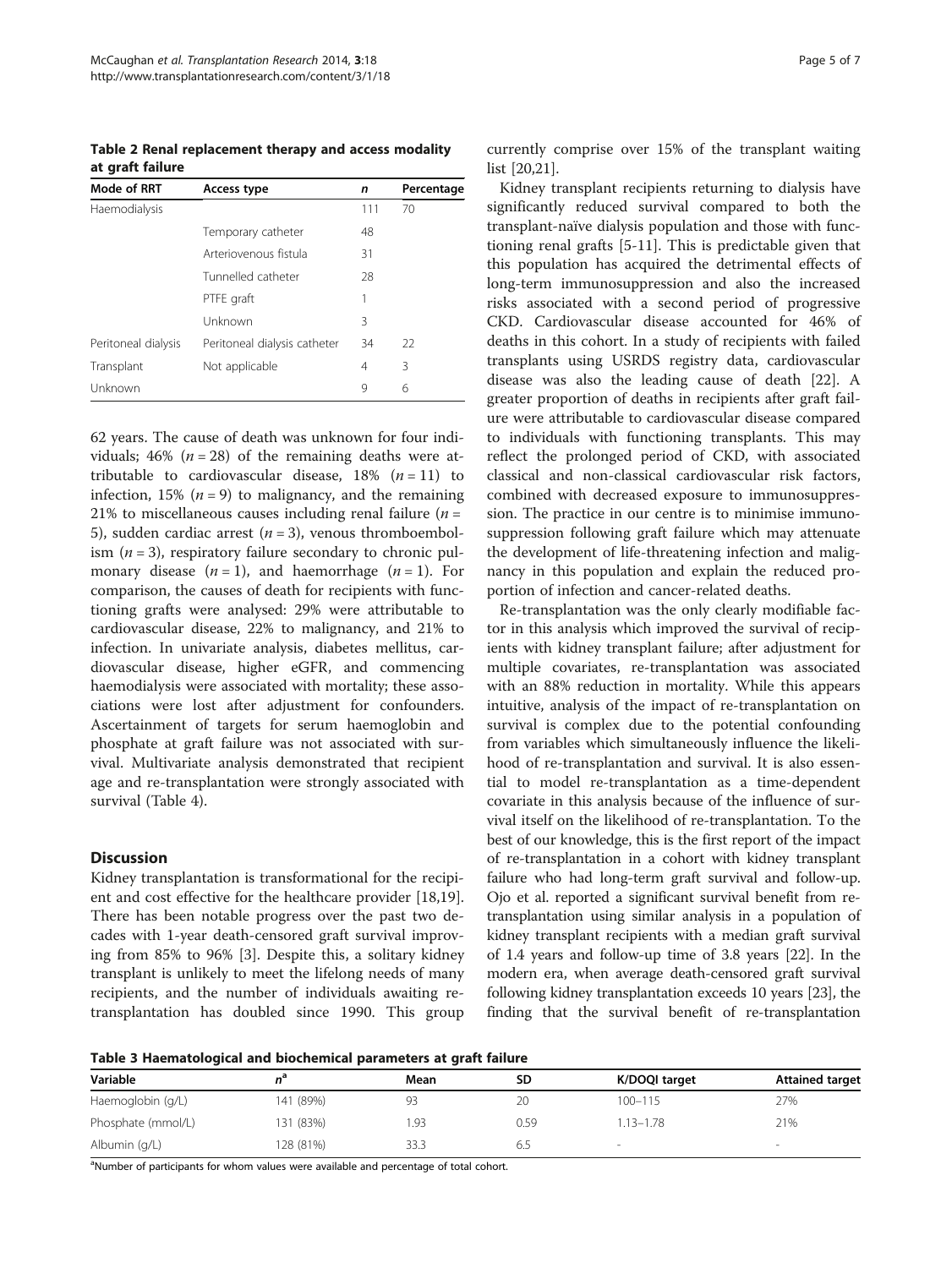<span id="page-5-0"></span>Table 4 Cox regression analysis for recipient survival after graft failure

| Variable                        | Hazard ratio | 95% CI        | p value |
|---------------------------------|--------------|---------------|---------|
| Recipient age <sup>a</sup>      | 15           | $13 - 19$     | < 0.001 |
| Re-transplantation <sup>b</sup> | 0.16         | $0.06 - 0.48$ | 0.001   |
| Cardiovascular disease          | 14           | $08 - 26$     | 03      |
| Diabetes mellitus               | 13           | $06 - 25$     | O 5     |
|                                 |              |               |         |

<sup>a</sup>Per decade.

<sup>b</sup>Modelled as a time-dependent covariate.

persists despite a prolonged exposure to immunosuppression and CKD is of clear clinical relevance.

Re-transplantation is invariably challenging in this group as these individuals present both technical and immunological difficulties. Transplant recipients may exhibit a more rapid loss of kidney function in the months prior to ESRD than the transplant-naïve CKD population [[24\]](#page-6-0). This study demonstrates that the median survival time after commencing dialysis is short, and presumably, the window of opportunity for transplantation is shorter again; this, combined with the rapidity of decline in graft function prior to transplant failure, necessitates a degree of urgency in the management of these recipients.

Over the past 40 years, 13% of kidney transplants performed at this centre have been re-transplants. This is comparable to the re-transplantation prevalence elsewhere [[25\]](#page-6-0). In this study, 57 recipients with failed grafts were re-transplanted; these individuals were younger, had a reduced incidence of diabetes mellitus and cardiovascular disease, and were more likely to commence dialysis with permanent access than those who did not receive a second transplant. There were proportionally more living donor re-transplants than first transplants in this centre during the same period. Living donation offers high-quality kidneys and the opportunity for planned, preemptive re-transplantation [\[3\]](#page-6-0). Recipients with failing grafts are likely to have families who have witnessed the transformational impact of transplantation. These individuals may be motivated to donate a kidney, and this option should be pursued at an early stage.

Evidence is accumulating that management of CKD complications is unsatisfactory in transplant recipients with graft failure. In this study, targets for the management of anaemia and CKD mineral bone disease were not met. There was no evidence, however, that this influenced the likelihood of re-transplantation or survival. Additionally, the dialysis modality of choice for persons with a failed graft is unknown; 71% of patients in this cohort commenced haemodialysis. This is the largest study to compare survival outcomes between the dialysis modalities [[26,27](#page-6-0)]. There was a trend towards improved survival in the peritoneal dialysis group, but this did not persist after multivariate analysis. This reflects other published work where an initial association between peritoneal dialysis and improved outcomes in transplant recipients has also been lost after adjustment for covariates [[28,29](#page-6-0)].

## Strengths and limitations

Comprehensive clinical follow-up over 25 years is the first strength of this study. The low level of emigration from Northern Ireland creates an ideal environment for research into long-term transplant outcomes. Secondly, the wealth of prospectively collected data available allows detailed analysis of factors influencing both retransplantation and survival and facilitates the investigation of how parameters at the time of transplant failure are associated with outcomes. Thirdly, the quantification of the effect of re-transplantation on recipient survival in a cohort with a median graft survival exceeding 10 years is novel and relevant. This is the largest study to date with detailed long-term follow-up of recipients with failed transplants.

The small number of recipients could be considered a limitation of this work. While this research lacks the power of a large, registry-based analysis, the detailed and comprehensive follow-up allows meaningful conclusions to be drawn. Secondly, as a result of the historic nature of this cohort, the mean age of the recipients is younger than in the present day. However, it is these individuals who are likely to experience graft failure and require a subsequent kidney transplant during their lifetime. In addition, the maintenance immunosuppressive regimen in the study period is not typical of the modern era. It is possible that recipients with graft failure who were transplanted in a later period may have higher rates of infection and cancer due to a greater cumulative immunosuppressive burden with the use of CNI and induction therapy. Thirdly, information on hypertension and blood pressure control was not consistently available for recipients during the follow-up period. This may have an impact on graft and recipient survival.

# Conclusion

The substantial progress in kidney transplantation over the past 30 years has enhanced both graft and recipient survival. However, the latter often exceeds the former, and it is increasingly common for transplant recipients to return to dialysis therapy. These individuals are young, have significant comorbidities, and their outcome on dialysis is poor.

There are many factors which influence survival after graft failure; some of these are predetermined, such as age, but others may be modified with strategies to minimise and manage complications in transplantation. The single factor which substantially improves survival and which is, at least partly, within the domain of the nephrologist to influence is re-transplantation. Improving